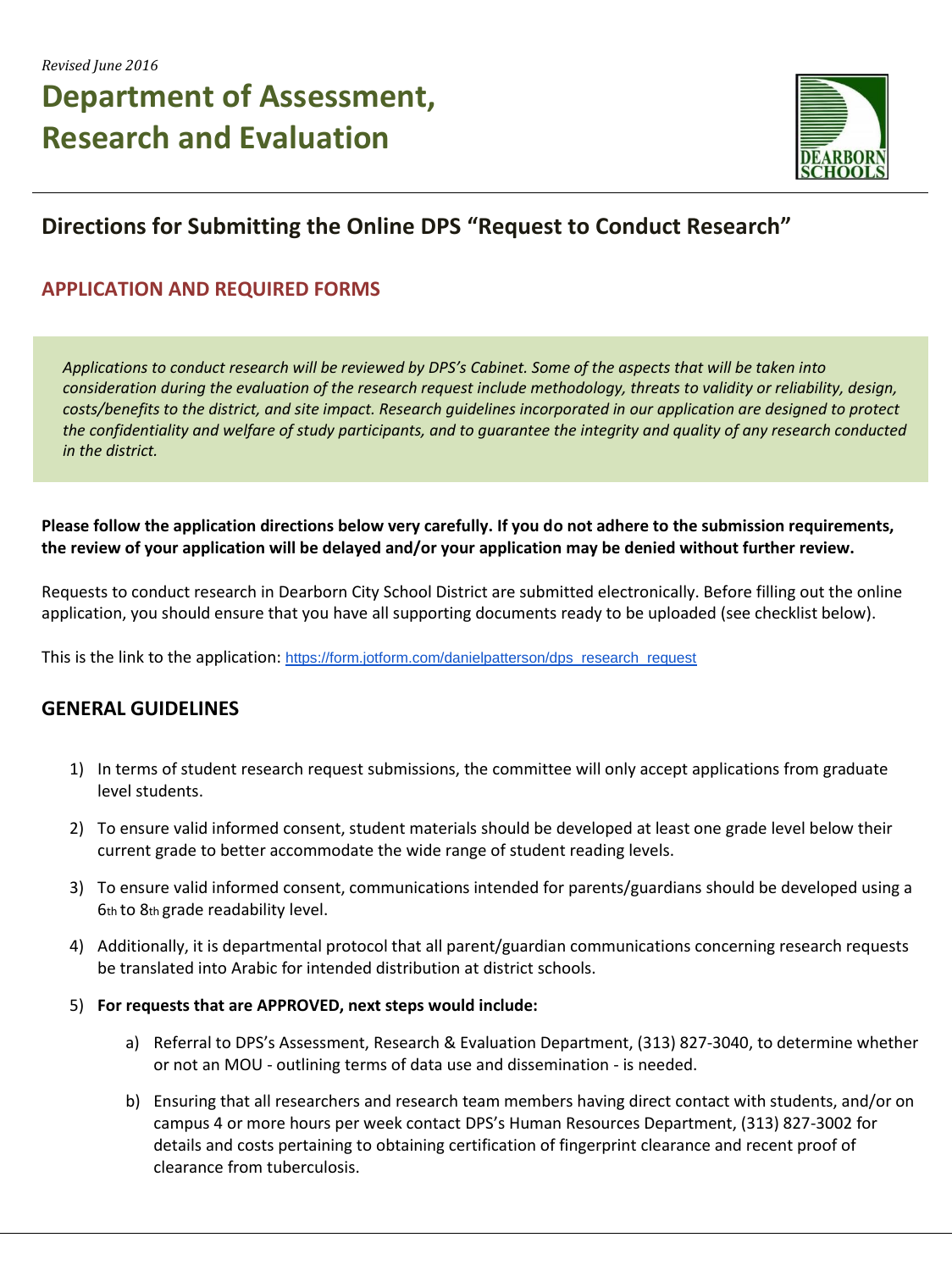# **Department of Assessment, Research and Evaluation**



- c) Ensuring that all research being carried out at school sites is conducted under the direct supervision of a certificated administrator or certificated staff member.
- d) *Obtaining Site Approval:* **Approval of a research request application does NOT denote approval by site administrators. Permission to conduct research at a particular site must be addressed to, and approved by, the site administrator (ex., principal).**
- 6) *Note: Questions with regard to formulating/refining research questions, research hypothesis development, or questions pertaining to selection of appropriate data, design or methodology should be directed to your institution's research/IRB department.*

#### **ANNUAL RENEWALS**

- 7) Annual renewal of multi-year studies is required. Therefore, the application process needs to be followed each year for a one-time renewal or for longitudinal studies. The renewal application must reflect any changes with regard to any aspect of the research.
- 8) As with initial applications, renewal approvals are based on a variety of factors: the quality of the study, its potential use to the school or the district as a whole, the impingement on instructional time, etc.
- 9) There is no automatic assurance of a renewal each year.

#### **TIMELINES FOR REVIEW AND PROCESSING**

*Please allow a minimum of 15 working days for the preliminary review. However, depending on the varying aspects of your research request, whether data are being requested, as well as additional departments that may need to be contacted for approval, the average start-to-finish processing time for research requests ranges from 30 to 60 working days.* 

- 10)Be sure to allow sufficient time for your application, and any accompanying data request, to be reviewed before the proposed start date of your research study.
- 11) Applications will not be reviewed during the following time periods:
	- i. First 30 days of school (last week of August / first 3 weeks in September)
	- ii. December 1 December 31
	- iii. Last 30 days of school (mid-May through last day of school)
- 12) Direct all questions regarding your request to conduct research application (e.g., status, submissions, and documents required) to the Office of Assessment, Research and Evaluation (email: [dept](mailto:dept-assessment@dearbornschools.org)[assessment@dearbornschools.org\)](mailto:dept-assessment@dearbornschools.org) A manager will be assigned to review and respond within 7 to 10 days.